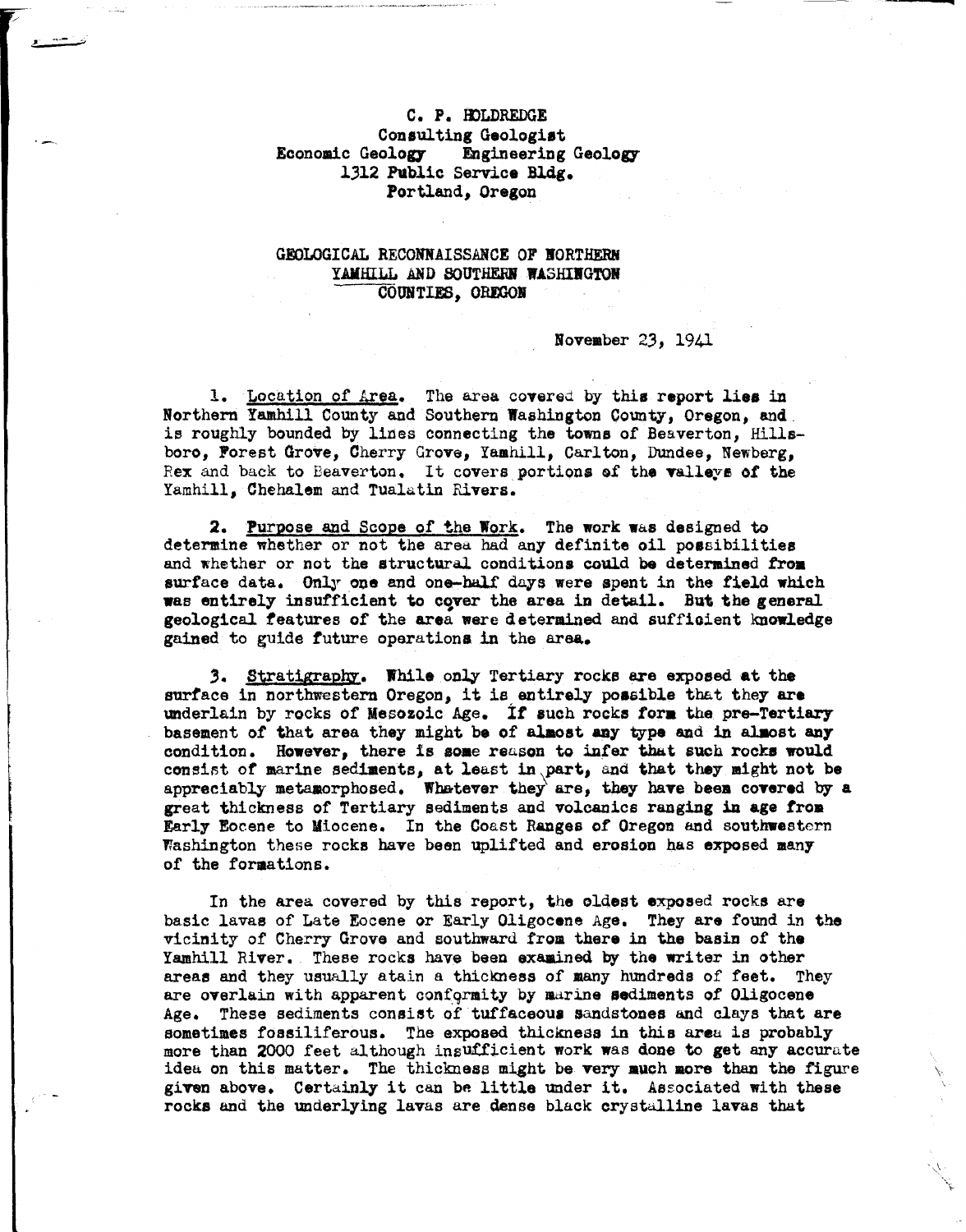appear to be intrusive into them. They are probably diabases. Such rocks are known to be intrusive into them same formations not far away in the Coast Range and the Willamette Valley and to find them in this area is not surprising.

Overlying the Oligocene marine aediments with erosional disconformity are Miocene Basalts belonging to the Columbia River Formation. They form a capping on the Dundee Hills, Chehalem Ridge and probably Cooper Mountain and Bull Mountain. They consist of **flows** of varying thicknesses and are usually quite **vesicular.** 

In a few places younger flows are found. They are to be correlated with the Rocky Butte Volcanics and are probably of Early Pliocene Age. They occur as isolated outcrops in the Tualatin Valley -- notably in the ridge near Farmington School.

Several types of Pliocene and Pleistocene sediments as well as recent alluvial deposits, are to be found in the area but theae were not studied since, for the time being, they are unimportant to the problems under consideration.

-4. Structural Feature,. Most of the dips observed in the area in both the lavas and the marine sediments are easterly. This is in accord with the general structural trends to the south in the western part of the Willamette Valley and to the north and northeast along the northeastern border of the Tualatin Valley. Thus this area, in a broad sense, lies on the eastern monoclinal flank of the Coast Range uplift. However, such dips are not always of the same magnitude nor do they always have the same strike. Some of these variations may be due to landsliding or hillside creep but others clearly are not. In ascending Scroggins Creek, northwest of Gaston, the dip increases from 15 to as much as 60 degrees in a relatively short distance. Along the south and west sides of Chehalem Ridge other variations in the attitudes of the marine sediments were noted. On the south slope of this ridge north of Newberg a dip of *35* degrees to the north was found. A short distance to the west the dip is approximately flat and even westerly dips were noted. In general the outcrops in which reliable dips can be measured are very scarce and it is doubtful if any accurate idea of the structural conditions can be determined from the outcrops. Of considerable interest is the escarpment-like steep south slope of Chehalem Ridge. The base of the Columbia River lavas in this ridge is much higher than in the Dundee Hills directly south. This fact, coupled with the erratic dips and the steep face of the ridge, strongly suggest a fault parallel to and at the foot of the south slope of the ridge.

While no definite anticlinal structures were found in the area and while it is recognized that the surface data are meagre, yet the writer is inclined to believe that sufficient detailed work would disclose whether or not there is anticlinal folding in the urea. Even if such folding could be proven by surface mapping, there still remains the difficult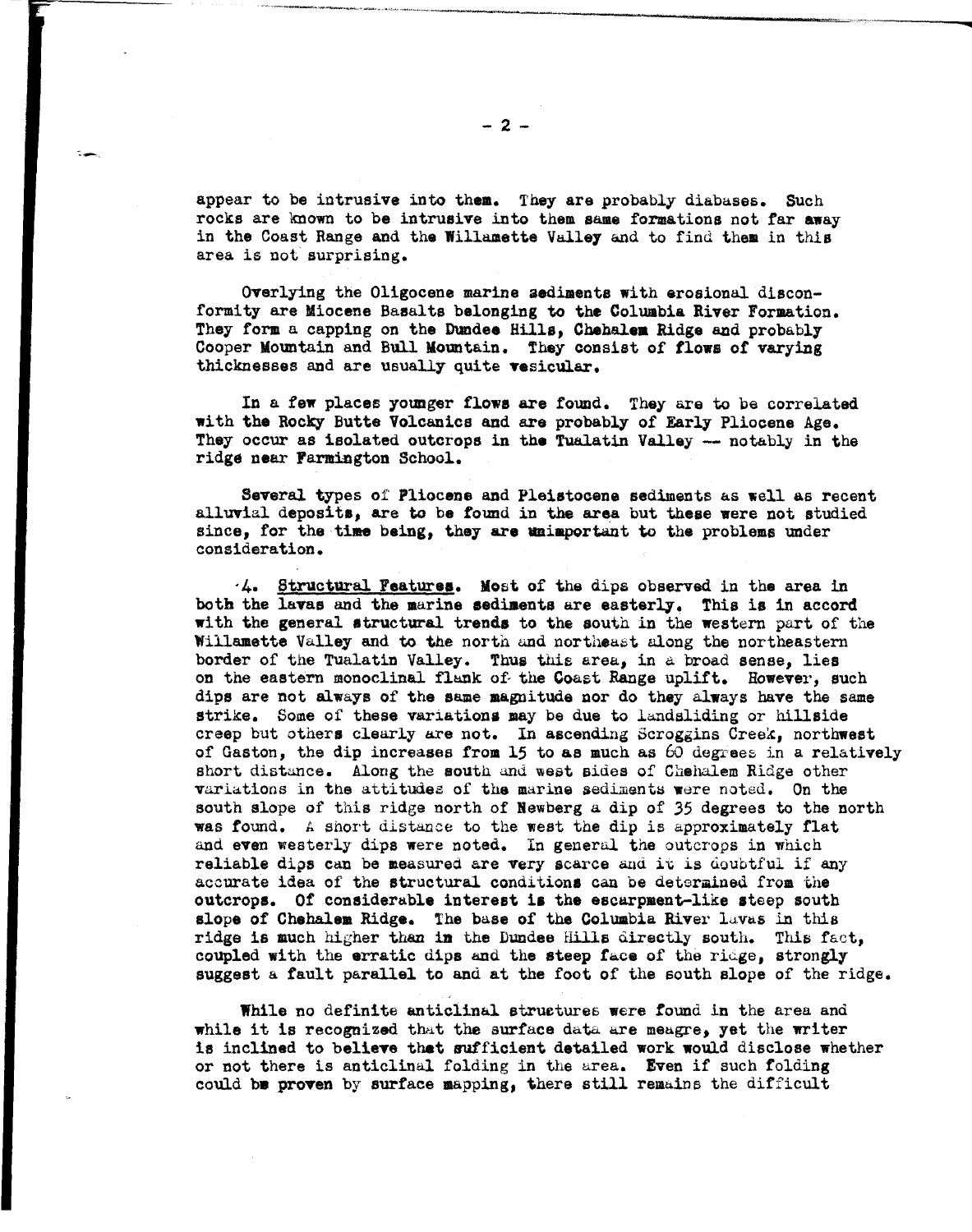task of proving closures on the ends of such a structure. Any such anticline would probably extend northward beneath the Tualatin Valley where there are no exposures and perhaps also southward into the similarly flat valley of the Yamhill and Willamette Rivers.

5. Oil Possibilities. The main obstacle to the occurrence of oil in this area is the absence of mown adequate source rocks in the Tertiary section. It is true that much of the Tertiary is composed of marine sediments and that many of the Eocene and Oligocene formations contain marine fossils. However, no such highly organic beds as are commonly found associated with oil bearing formations in other parts of the world have been found in the Tertiary section in Oregon. It is true that to the west in the Coast Range the lowermost Tertiary beds are not exposed and that such beds might be sufficiently organic to produce oil, but where such formationa are **exposed** to the south and to the northeast they are not of a character to permit such an inference. Small globules of oil have been reliably reported found in vesicular lavaa at **Newport** on the Oregon Coast to the southwest of the area, and on the north bank *of* the Columbia River near Ilwaco, Washington. The source of such oil is highly conjectural but it had to originate somewhere. Its presence burdens us with an interesting and somewhat embarrassing question. The writer will not attempt to answer it here but it is mentioned in order to emphasize the fact that the possibilities of accumulations in favorable structural traps in Tertiary sediments in western Oregon cannot be considered impossible. **However,** since no adequate source rocks **are** known in the Tertiary section, the search for such rocks must turn elsewhere. There **are two** alternate eources. One is Tertiary rocks beneath the ocean to the west of **the** Oregon and Washington coasts. From such a source the oil might have come by lateral migration. The other source is in older rocks buried beneath the Tertiary in northwestern Oregon and southwestern Washington. From these rocks the oil would have to come into the Tertiary beds by vertical migration. **Examples**  of such an anomoly are at hand. In the Magdalena Valley of Colombia, South America, the entire Tertiary section is composed of sediments of continental origin, Below them are Organic marine Cretaceous rocks known to adequate as a source of oil. Oil **is** found as high in the Tertiary section as the Oligocene.

In regard to structural traps for the accumulation of oil in the area under consideration, the writer failed to find convincing evidence that such traps exist. The evidence, however, is largely lacking rather than negative. Nevertheless, since the general structural trend is monoclinal, the assumption must be made that no definite and pronounced anticlines **exist. In** this aatter the question of searching for such structures by geophysical methods suggests itself. The writer is inclined, albeit with considerable hesitancy, to the belief that such methods might be dangerous when used in areas where the **marine** sediments are known to have been intruded by dikes, sills and other bodies of igneous rock. Such bodies could conceivably give favorable reactions where the actual conditions **were** decidedly unfavorable.

6. Conclusions. In view of the foregoing, the writer cannot say that the possibilities of securing commercial production of oil in this area are promising. If an anticline of adequate areal extent and definite and satisfactory closure could be proven in the area, a deep test of such a structure, if